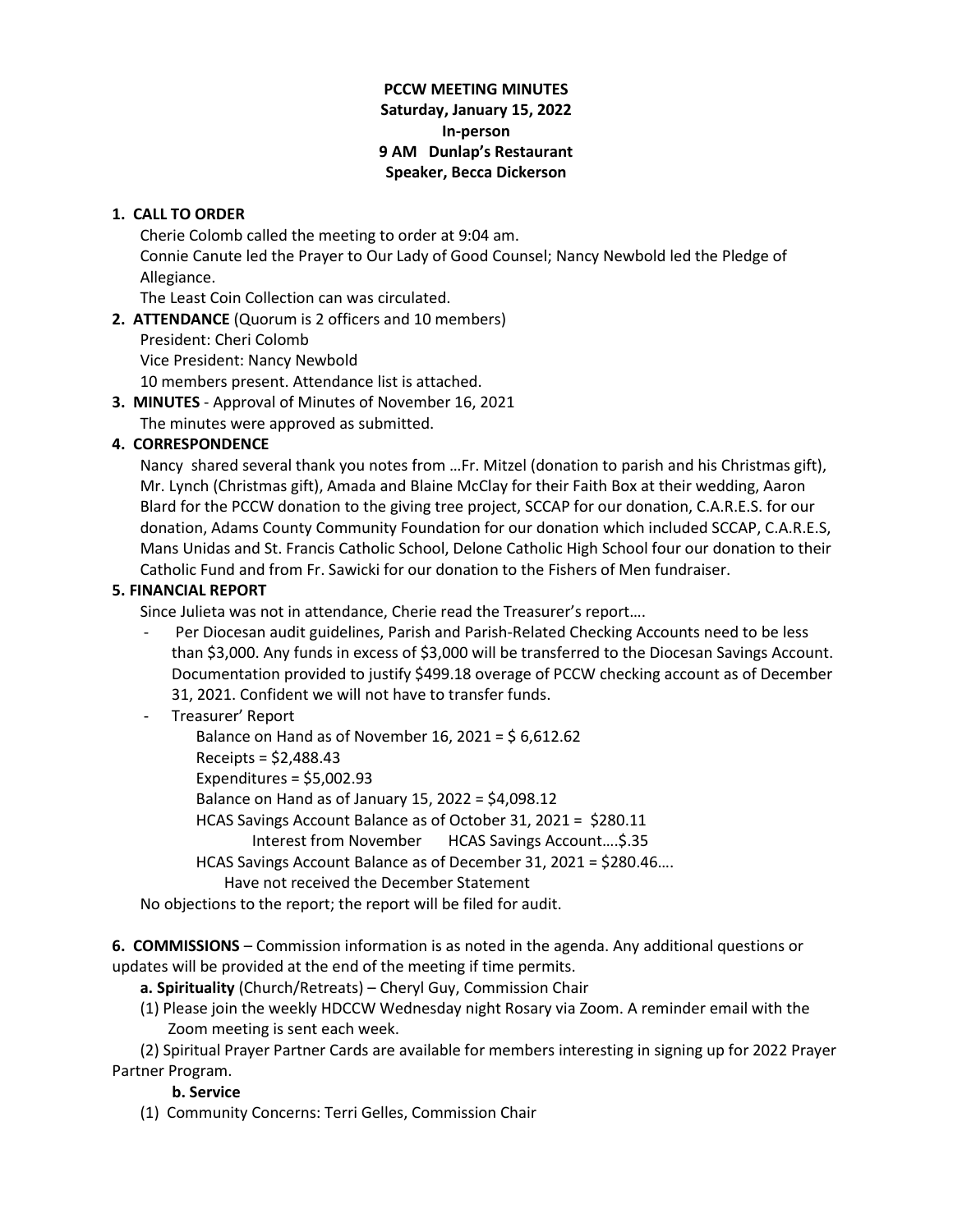**Gettysburg CARES:** As of 1/12/22 the number of homeless being served is 9 residents…. includes a 15-year-old girl with a baby. Although CARES has had many inquiries many applicants don't want to be vaccinated, which is a requirement.

**Adams County Giving Spree** - Giving Spree held on Nov 5 raised more than \$3 Million. CARES donations totaled more than \$53,000

SFX school received over \$26000 from 150 different donors at the Spree. Due to new donors, and an increase in dollars donated from repeat donors, the school maxed out the Challenge amount resulting in an additional \$14,000 for a **total of \$40,117.25.** The most our school has ever received from the Giving Spree was \$18,489 in 2019.

**Adams Christian Prison Ministries** - They are grateful to all who donated to the Giving Spree and to all who contributed to the success of the various Christmas projects for both the inmates and staff.

**HDCCW Virtual Walk to Marian Apparition Sites -** After a 13-week journey of spiritual and physical exercise, the pilgrims finally arrived back home this past week; goal of 13,616 miles has been met. Thank you to the 18 members in our parish group who participated. As a group you "walked" 12,530 of the 13,616 miles.

**Soup Kitchen Report**: Connie Canute

 Volunteers are needed to provide packaged chicken legs for February and March, Connie provided a sign-up sheet. Also, please call (717) 420-5899 or email Connie [\(ccanute@comcast.net\)](mailto:ccanute@comcast.net) if you can help.

(2) **Family Concerns**: Joyce Lawn not in attendance so Cherie mentioned that there are no Weddings in January. Joyce will return from Florida in March.

(3) **Hispanic Ministry**: There was no report. A commission chair for 2021-2022 is needed to replace Stephanie Lapham.

(4) **International Concerns:** Kay Walters, Commission Chair - January is Human Trafficking Month and posters with information have been paced at the Historic Church and at Xavier Center. She mentioned that Pennsylvania **ranks ninth in the nation** for most reported cases of human trafficking, according to the National Human Trafficking Hotline. Dec 13, 2021

(5) Prayer Shawl – had a virtual meeting due to covid 19

 **c. Leadership**

(1**) Legislation/Respect Life**: Harriet Glass, Commission Chair was in attendance and gave her report: An online livestreamed **Public Dialogue** on Pro-life Movement at a Crossroads: Dobbs and a Divided Society, Tuesday, January 18, 2022, at 12:30 P.M. To join go to

cathsocialthought@georgetown.edu by January 17, 2022

The annual, **pro-life novena**, *9 Days for Life*, starts next week on Wednesday, January 19 **Adams County Pro-Life Prayer Rally**. The 2022 Pro-Life Prayer Rally, January 21 (noon to 12:30) at St Francis Xavier School, 465 Table Rock Road, Gettysburg. Speaker will be Becky Biter, founder of Undefeated Courage.

(2) **Organization**: Julieta Booz, Commission Chair …. Cherie Colomb read this report.

Next quarterly CDCCW meeting will be virtual via Zoom on February 10, 2022, at 7:00pm.

(3) **Public Relations**: Nancy Newbold, Commission Chair…No report.

### **7. FUNDRAISING**

Rummage Sale will not occur in 2022 Cherie mentioned that we did not need the funds. However, Nancy Newbold mentioned that she would be holding a Yard Sale/Christmas in July sale in July at her home to benefit the SFXPCCW.

### **8. UNFINISHED BUSINESS**

a. Donna Brewer stepping down as Historian. Please prayerfully consider this important position.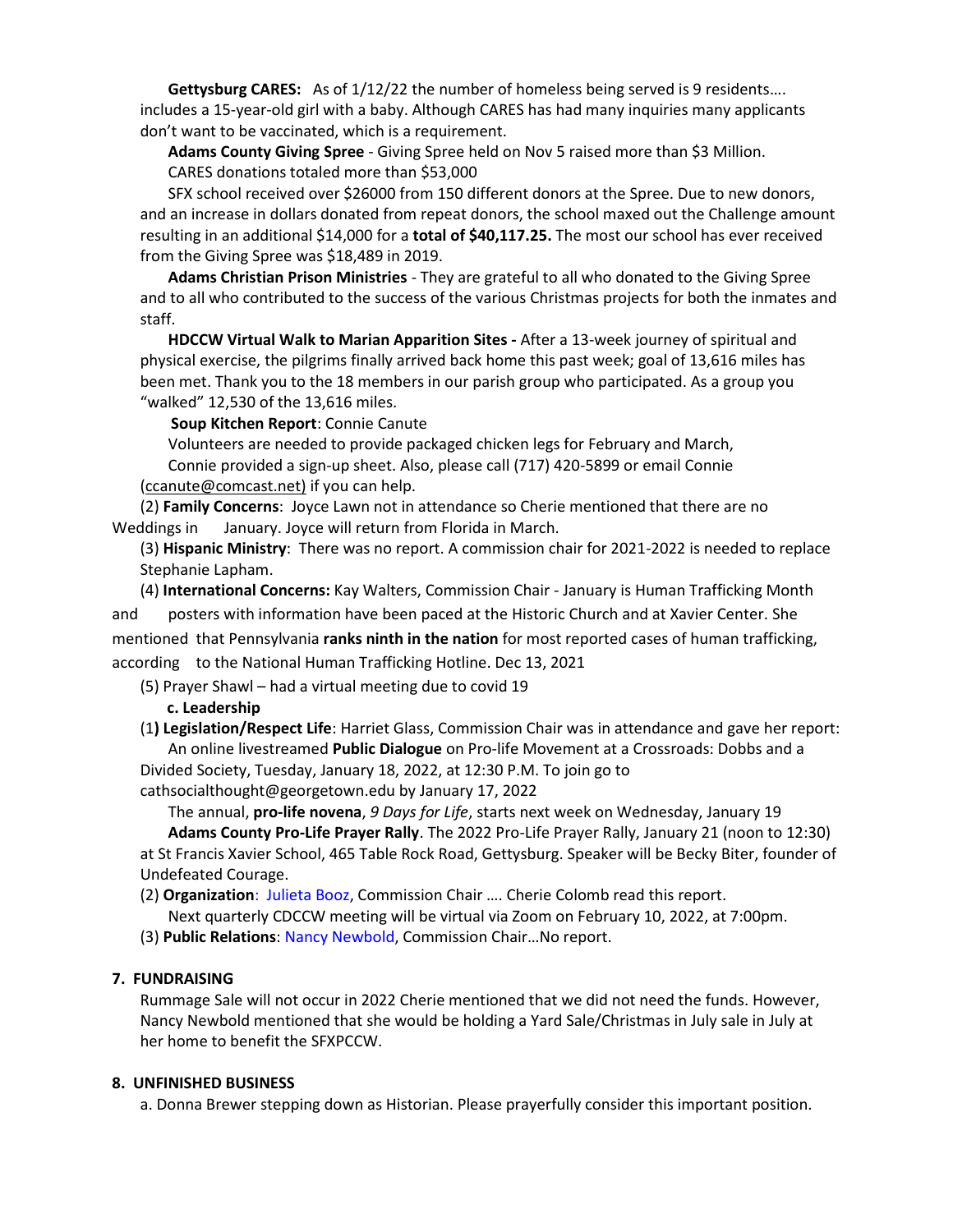b. PCCW Christmas Mass and Dinner was held on Tuesday, December 14th. Thirty-five people attended the dinner and a check for \$2,500 was presented to Fr. Mitzel toward the Diocesan Annual Appeal.

**At this point our speaker, Becca Dickerson had arrived, and she was introduced to all in attendance. Becca is the Director of Evangelization. She has been here since June 2021. She wanted to discuss her vision for Parish ministries and advised that she wants to expand what PCCW does. Becca handed out a Women's Ministry flyer that listed several of her program ideas. "The St. Francis Xavier Catholic Church Women's Ministry exists to help women encounter Jesus Christ and His Church, feel a sense of belonging in our community, be continually converted and formed in the Gospel, and become missionary disciples in Gettysburg and the world." Becca further announced that the Women of the Word group was starting this Thursday morning at 9AM in the parish office fireplace room. Becca also spoke about her Discipleship (D Groups) Ministry …three or four people would meet weekly and then after a year, each member would start their own new D group and the ministry would grow. This group would involve intense fellowship. Becca invited us all to join a "D" group or other activities. There will be a Bible Study on Thursdays, and all are invited to attend. Becca asked about SFX 40 hours, and we advised her that it takes pace in May. There were speaker suggestions…Sister Thelma, "Bible Study Evangelista" from Tennessee, IVE Sisters from Emmitsburg. Another group forming is the "Senior Saints" what will meet on Wednesday mornings at Dunlap's after the 7AM Mass…this starts on February 2, 2022.**

**There was some discussion from the floor. Terri Gelles feels that we should have multigenerational activities which will bring all ages together. She feels that this will instill "Church" in families. Becca spoke for about 15 minutes and then left with the understanding that if anyone needed anything, they could call her or email her. Her contact information was on her ministry handout sheet.**

#### **9. NEW BUSINESS**

a. Board recommends a donation of \$250.00 to the NCCW Purse Club to support women discerning a vocation. The donation requires a motion. Motion was made by Connie Canute and seconded by Laura Potter. Motion passed.

b. Board recommends a donation of \$ 100.00 to the HDCCW Hispanic Apostolate/Migrant Ministry. The donation requires a motion. Motion was made by Harriet Glass and seconded by Grace Zaveckas. Motion passed.

c. Board recommends an additional donation of \$ 850.00 to the Parish for the Historic Church Restoration Fund based on the donation received from Kathy Reid. The donation requires a motion. Motion was made by Laura Potter and seconded by Kay Walters. Motion passed.

#### **Additional Business: Grace Zaveckas asked when the June dinner was going to be…June 14th .**

#### **10. ANNOUNCEMENTS/REMINDERS:**

- a. Soup Kitchen Drop off unopened packaged chicken legs Monday/Tuesday, January 17 & 18
- b. 9 Days For Life Novena [www.respectlife.org/9-days-for-life](http://www.respectlife.org/9-days-for-life) Wednesday, January 19, 2022
- c. Adams County Pro-Life Pro-Life Prayer Rally Friday, January 21, 2022, Noon
- d. CDCCW 3<sup>rd</sup> Quarterly Meeting via Zoom Thursday, February 10, 7:00 PM
- e. Soup Kitchen Drop off unopened packaged chicken legs Monday/Tuesday, February 15 & 16
- 

f. SFX PCCW Meeting (Dunlap's) Saturday, February 19, 2022, 9:00

**11. ADJOURNMENT**: There being no further business, the meeting was adjourned at 10AM

**12**. *Prayer Against Coronavirus*…Nancy Newbold Next Meeting (Dunlap's) –Saturday, February 19, 2022, 9:00 AM